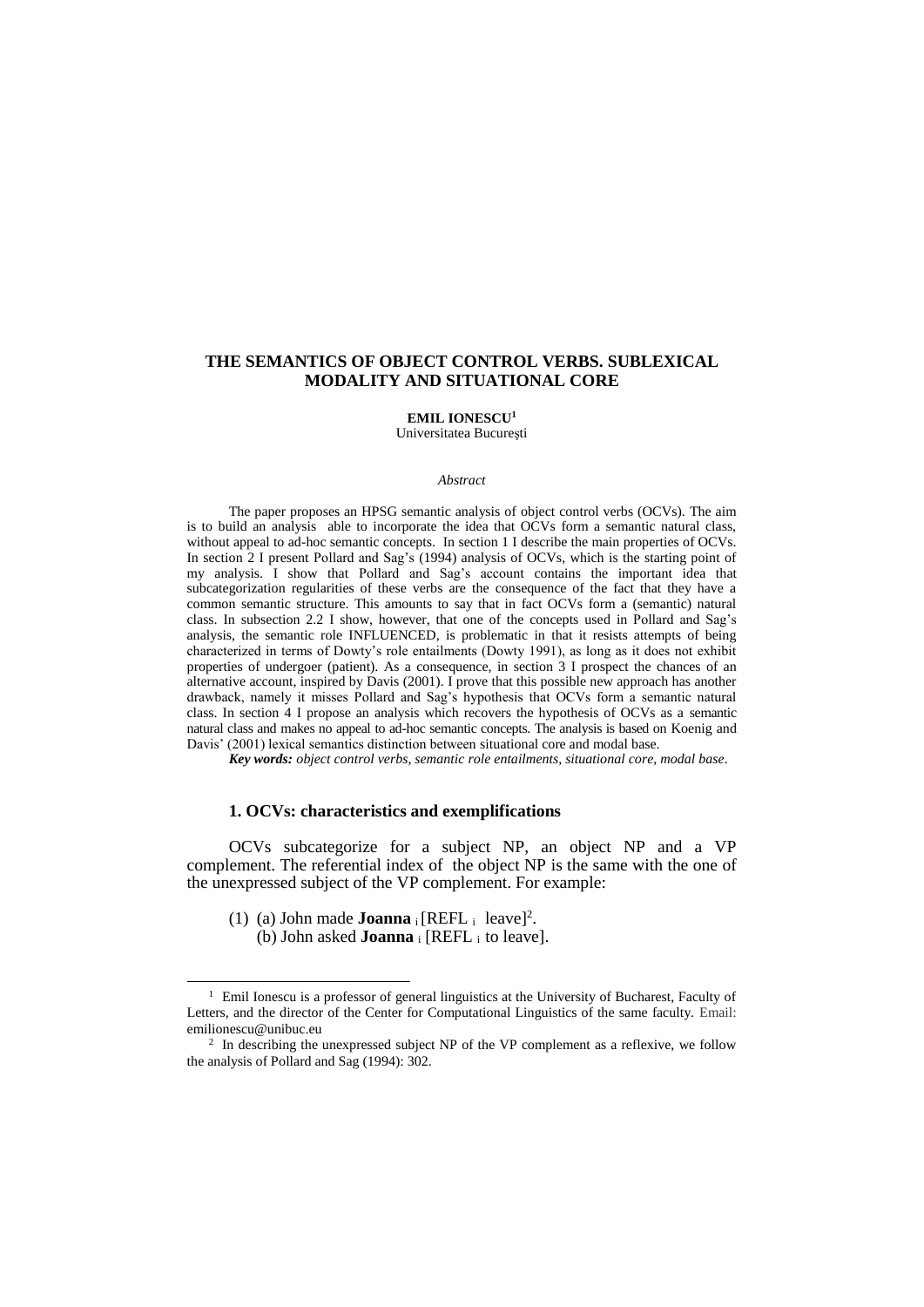OCVs are well represented crosslinguistically. In English, for instance, some samples are *order, persuade, bid, command, instruct, advise, authorize, mandate, convince, induce, inspire, motivate, pressure, compel, push, spur, ask* etc (Pollard and Sag 1994: 286). In the following sections, we will deal with OCVs in Romanian, but the conclusions of the investigation may be extended to the case of OCVs in English, as well. The equivalents of (1) (a)-(b) in Romanian are the following:

- (2) (a) Ion a făcut-o pe Ioana să plece. John have made-herACC-CLITIC on Joanna leave-SUBJUNCTIVE 'John made Joanna leave'
	- (b) Ion i-a cerut Ioanei să plece. John herDAT-CLITIC have asked JoannaDAT leave-SUBJUNCTIVE 'John asked Joanna to leave'

A semantic difference between verbs within this class may be rendered visible by means of a certain inference pattern. Thus, it is only (2) (a) which allows for the logical consequence(3):

(3) Ioana a plecat. 'Joanna left'

Indeed, from the mere fact that John asked Joanna to leave, one cannot draw the inference that Joanna really left. Thus the consequence mentioned above with respect to  $(2)(a)$  becomes a means which can be used to distinguish two subclasses of OCVs. We will conventionally term verbs which allow for unrestricted inferences of type (3) "*true* causative verbs". On the other hand, OCVs which do not allow for this unrestricted inference will be called "modal causatives"<sup>34</sup>. Some examples of true causatives that are at the same time OCVs are a obliga (oblige, compel) a convinge (persuade), a forta (force), a determina *(determine)*. Modal causatives, on the other hand, are a significantly larger class. We give merely a couple of samples:

 $\overline{a}$ 

<sup>&</sup>lt;sup>3</sup> Both true and modal causatives fall within the range of verbs referred to as "analytic causatives" in Comrie (1989): 167.

<sup>4</sup> The exact conditions under which a modal causative like *to ask* in *John asked Joanna to leave* still allows for an entailment like *Joanna left* will be described later on**.** For the time being, it suffices to specify that a true causative is not subject to any restriction, as far as the pattern of entailment in (2)(a)-(3) is concerned.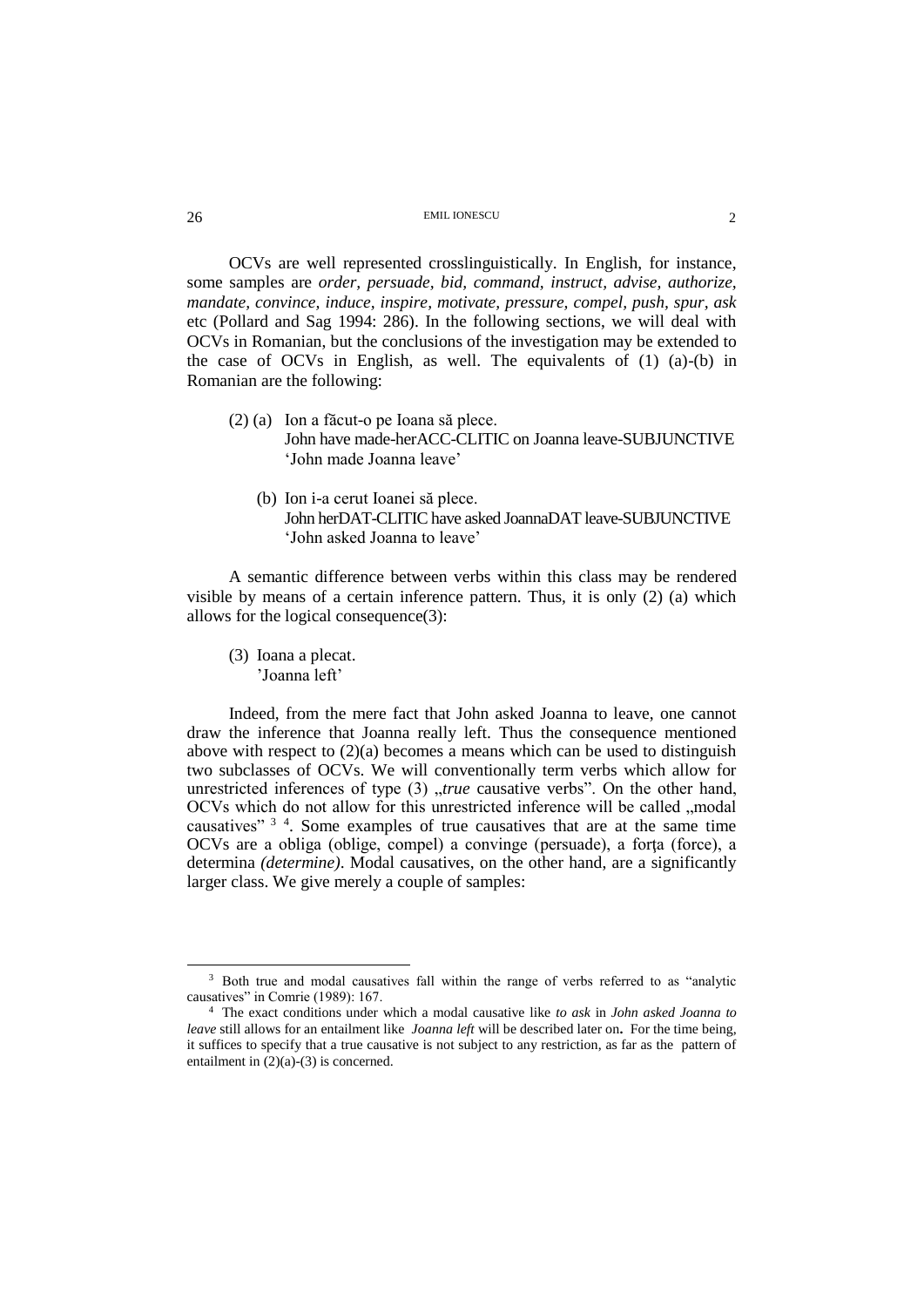*a avertiza (warn), a invita (invite), a cere (ask), a porunci (order, command), a indica (indicate), a solicita (ask, request), a pretinde (claim, pretend), a sugera (suggest), a propune (propose), a recomanda (recommend).* 

#### **2. Pollard and Sag's influence relation**

In Pollard and Sag (1994): 287 it is made the hypothesis that OCVs have the same semantic structure, identified by the authors with the property (relation) of influence (hereinafter, *influ-rel*). Pollard and Sag do not explore in details the consequences of their proposal. On the contrary, they draw attention to the fact that their hypothesis requires a more careful examination, before being accepted<sup>5</sup>.

In spite of this warning, their proposal has an important and obvious advantage. It presents OCVs as a semantic natural class. In so doing, Pollard and Sag offer a real explanatory alternative to the purely grammatical account of control verbs (criticized among others by Radford 1981: 381). It is true, the authors do not refer explicitly to the concept of semantic natural class, nor do they define the term. Nevertheless, their proposal is fully compatible with the definition of semantic natural class given in Koenig and Davis (2001). According to these latter authors,

"…what makes the sets of verbs in a series a natural class [is the fact that] they all share a common situational core. They belong to a common category of relations between situation participants…" (Koenig and Davis 2001: 106)

For this reason Pollard and Sag's hypothesis deserves a closer examination, as far as the nature of its consequences is concerned. In the next two sections, we will proceed to such an examination, by attempting to determine (i) what are the participants in an *influ-re*l, (ii) what entailments may be associated with each participant<sup>6</sup> and (iii) what semantic role may be properly assigned to each participant.

## *2.1. Participants and participant-specific entailments in an influ-rel*

As Pollard and Sag specify, the *influ-rel* describes a class of situations with three participants: an influencer, an influenced and a state of affairs which describes the actual (or merely the intended) result of the influence.

Regarded in the perspective of entailments associated with participants in a situation, these participants look as follows.

 $\overline{a}$ 

<sup>5</sup> Pollard and Sag (1994):287, fn. 4

<sup>6</sup> We use here the concept of entailment in Dowty's sense, that is, participant properties relevant for semantic roles, which can be inferred from a given situation (Dowty 1991).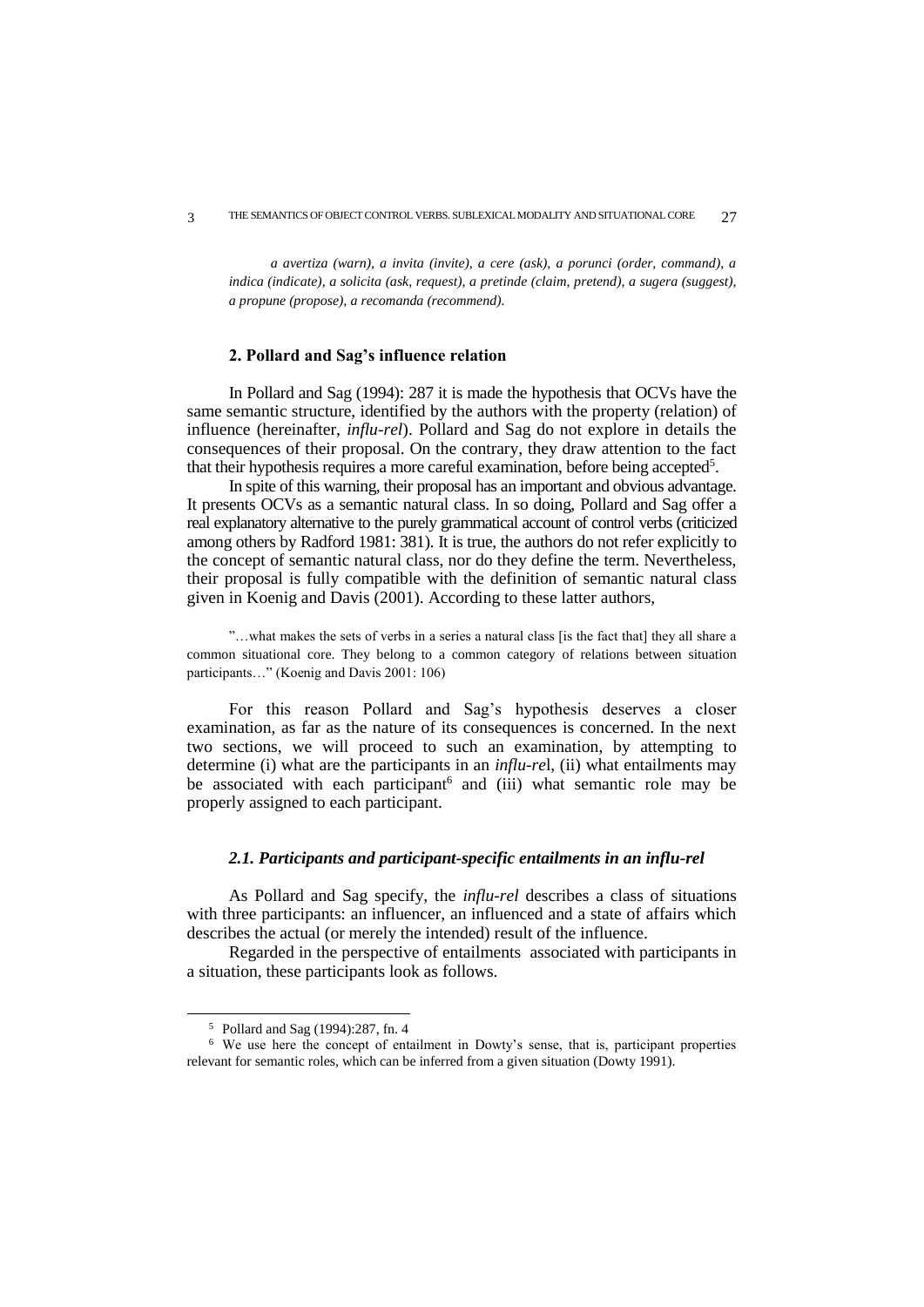*The influencer* may be characterized either by the causal action over the influenced participant, or merely by his/her goal to influence the other participant. In both cases it exhibits Proto-agent properties, because causation, volition and the ability of building mental representations (which are implied in an influence situation) all qualify as such entailments.

 *The influenced* might be characterized as that participant which undergoes (or is supposed to undergo) the influence exerted by the influencer. In the situation of true causatives, this counts as an indisputable Proto-patient entailment. Nevertheless, this cannot be a fair characterization of modal causatives, as well, because modal causatives leave open the change of state of the influenced, and therefore do not allow to treat it as a real Proto-patient participant.

 Finally*, the result* of the influence seems to be also characterized as a Proto-patient entailment. This is because what is intended to obtain – the result may be considered a mental representation of the situation in which the influencer wishes to see the influenced.

# *2.2. Semantic roles in the HPSG representation of the influ-rel*

In the language of feature structures proposed in Davis (2001) for encoding the nuclear semantic information of words in HPSG, an *influ-rel* and its roles receive the following translation.

- The influencer has to be encoded as a (content) value of the Proto-role attribute ACT(or): [ACT: *ncv*] (where *ncv* means ,,nonempty content value")
- The result of the influence is to be encoded as a content value of the Proto-role attribute S(tate)O(f)A(ffairs): [SOA: *rel*] (where *rel* means a variable of relation. For proto-role attributes in HPSG, see Davis 2001:132)

The critical point remains the representation of the influenced participant. As already shown, the *influenced* differs in its properties, according to the type of causative it belongs to. The *influenced* is a causee, if it is involved in the semantic representation of true causatives. In this situation, it has to be represented as the value of the proto-role attribute UND(ergoer), which, in HPSG, encodes Proto-patient properties: [UND: *ncv*].

On the other hand, if the influenced participant plays the role featured by a modal causative, it cannot be, strictly speaking, represented as an undergoer, because it remains an open issue whether the influenced has been affected by the action of the actor. A special role attribute is then required, perhaps one which means "intended undergoer" (INT-UND). This opens the possibility of treating the two semantic roles, UND and INT-UND, respectively, as two more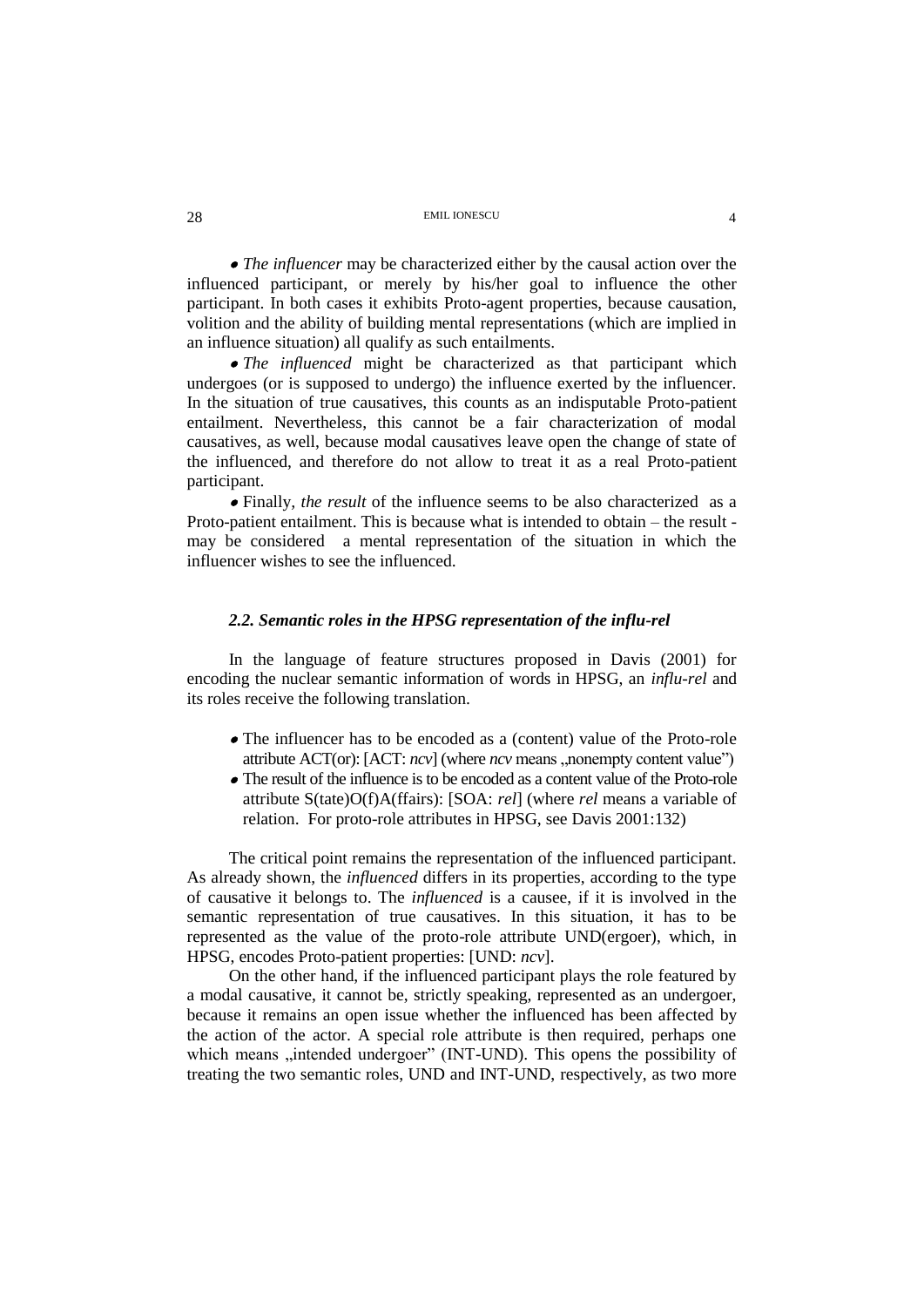specific instances of only one more general semantic role, the one denoted in Pollard and Sag's approach by *influenced*. The following entailments ought to hold for it.

#### *INFLUENCED*

(a) If x has a property of UND, then x also has a property of INFLUENCED

(b) If x has a property of INT-UND, x also has a property of INFLUENCED.

Apparently, this proposal is acceptable. It seems to reflect the canonical procedure in HPSG, which consists in introducing new features (and feature structures), whenever needed. The problem, though, is that any approach which saves the idea of OCVs as a semantic natural class *without increasing the number of semantic role attributes* is preferable to the one proposed above. That is, we are looking for a semantic analysis in which the idea of OCVs as a semantic natural class may be justified with no help from the part of concepts *influ-rel*, INFLUENCER or INFLUENCED<sup>7</sup>. Such an analysis is therefore expected to ultimately rely on concepts such as actor, undergoer, state of affair, or causal relation, that is, on concepts the adoption of which is independently motivated in the semantic analysis (for such an inventory of concepts, see Davis 2001: 131-132)

#### **3. A solution in Davis (2001)**

 $\overline{a}$ 

Davis (2001:133) suggests that the properties of the influenced participant in the situation described by the verb *ask* might be labeled by the role attribute SOA. The verb *ask* is called here just a "modal causative", so Davis' proposal may be considered relevant for our discusion.

In HPSG, SOA is not only used to identify relations (like in its previous token here). It is also employed to express a mental representation or attitude. For instance, a relation actor-state of affairs (*act-soa-rel*) holds in the case of the verb *love*: he who loves is the actor (ACT) and he who is loved is the state of affairs (SOA). Something similar seems to happen in the case of a modal causative.

Unfortunately, in spite of its empirical plausibility, this proposal cannot be adopted, as Davis himself notices: under this hypothesis, in the semantic

<sup>7</sup> Obviously, at the time of the publishing of their analysis, Pollard and Sag did not have the possibility of such an approach, simply because HPSG lexical semantics was not enough elaborated.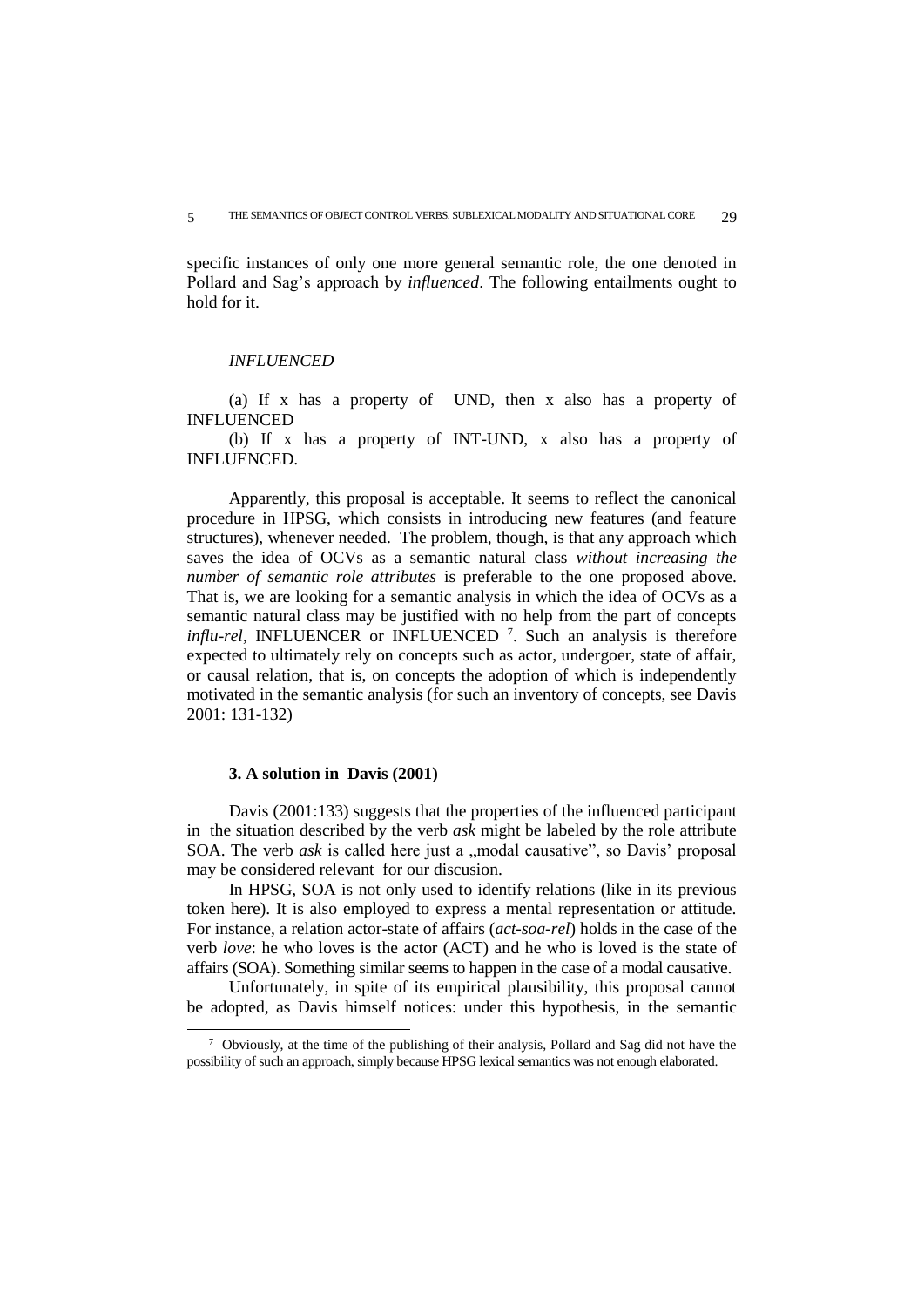representation of a verb such as *ask (somebody, something),* the attribute SOA would be used twice, which means the violation of one of properties of unification - consistency. Consequently, Davis has an alternative proposal which is to supplement the inventory of proto-role attributes with one more, called SOA2 (where SOA and SOA2 are of course different).

This new hypothesis solves indeed the difficulty, but only at certain costs. On the one hand, one resorts again to a further semantic role – SOA2. On the other hand, one misses the idea that object control verbs form a semantic natural class. Thus, true causatives (like *a face – make*) have to receive the representation in Figure 1, whereas modal causatives (like *a cere – ask*) have to look as in Figure 2 <sup>8</sup> .

| ACT:                                 | ACT:                                 |
|--------------------------------------|--------------------------------------|
| UND :  1                             | SOA: 1                               |
| $\left  SOA : rel[ACT :  1  \right]$ | $\left  SOA2 : rel[ACT : 1] \right $ |
| Fig. 1. AVM(cause-und-rel)           | Fig. 2. AVM(act-soa-soa2-rel)        |

Recall that, according to the definition of semantic natural class mentioned above, such a class is characterized by a common category of relations between situation participants. Representations above show that this is not the case with true and modal causatives.

One has thus reached a double impass. On Pollard and Sag's analysis we have a valuable intuition: OCVs are a semantic natural class. Nevertheless, as shown above, the semantic representation adopted in this approach creates difficulties in characterizing the INFLUENCED role and invites to an *ad-hoc* solution -the adoption of the INT-UND role attribute. On the other hand, the analysis built on the basis of Davis' suggestions misses the justification of the idea that OCVs form a semantic natural class. In addition, the *ad-hoc* resort to semantic role attributes is not avoided, either.

#### **4. An alternative solution: exploiting sublexical modality**

In spite of the difficulties ascertained above, it is still possible to keep the intuition of the semantic natural class. The solution is to assume - following Koenig and Davis (2001) - the distinction between two meaning components, sublexical modality and situational core, respectively.

According to Koenig and Davis (2001), the situational core of a lexical item describes a class of situations, along with their specific participants. The

 $\overline{a}$ 

<sup>8</sup> See also Davis (2001): 97 and 131.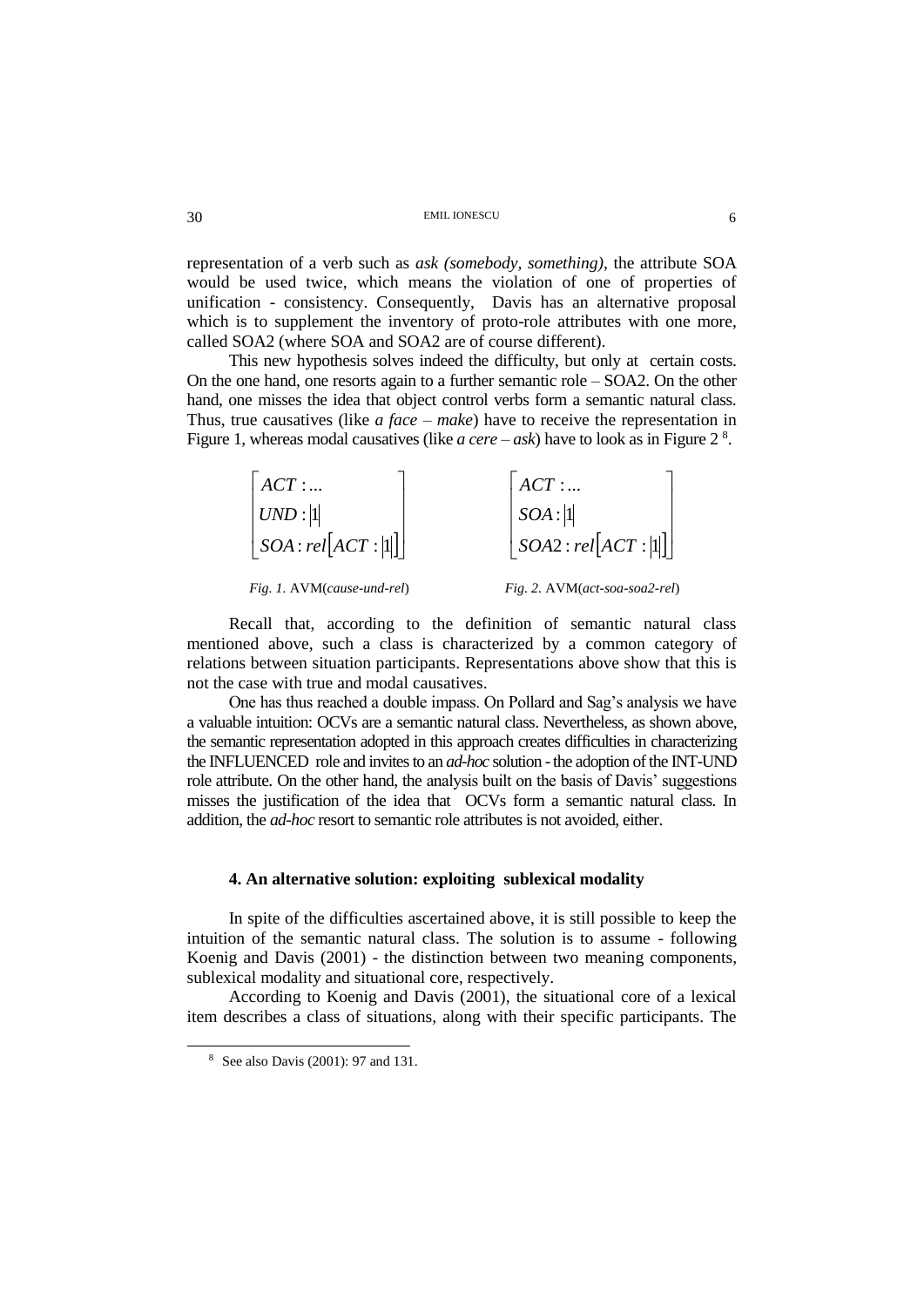modal base, on the other hand, evaluates this class of situations with respects to appropriate worlds, that is, worlds in which the situations take place. A modal base represents just a sublexical modality. A modal base may be empty. In this case, what is described by the situational core is part of the actual world.

Let us now apply this distinction to the pair *a face (make) -a cere (ask),* in the contexts below:

- (4) (a) Ion a făcut-o pe Ioana să plece. 'John made Joanna leave'
	- (b) Ion i-a cerut Ioanei să plece 'John asked Joanna to leave'.

It has been said above that, unlike (a), (b) does not allow for the logical consequence that Joanna left. What has to be now specified in addition is that this consequence holds, provided that certain conditions are met. Namely, if the world is such that an act of asking determines the expected behaviour, then what is asked is a true causal factor, just like persuadation or other standard causal actions. Consequently, asking *is* a causal factor with respect to a given class of appropriate circumstances.

Suppose now that these circumstances are noted by *Wask .* What has been said so far may then be represented as the following condition on asking.

*C(sublex-modask) With respect to a class of worlds Wask, in which every asking is observed by its addressee, if John asked Joanna to leave, then John made Joanna leave in Wask .*

It may be now noticed that the modal meaning component can be assigned to the whole subclass of OCVs, called here modal causatives. It is just the modal base which makes the difference between true causative verbs (like *a face - make*) and modal causatives (like *a cere – ask*). In the case of modal causatives, the modal base is present under various forms<sup>9</sup>. In the case of true causatives, it is missing. True causatives, therefore, are verbs with no sublexical modal component.

#### *4.1. Sublexical modality in HPSG*

 $\overline{a}$ 

According to Koenig and Davis (2001), in HPSG, the situational core and the modal base are encoded by means of the attributes SIT-CORE and

<sup>&</sup>lt;sup>9</sup> See Koenig and Davis (2001): 86-87. The type of sublexical modality convenient to modal causatives seems to be either the deontical or the energetical one.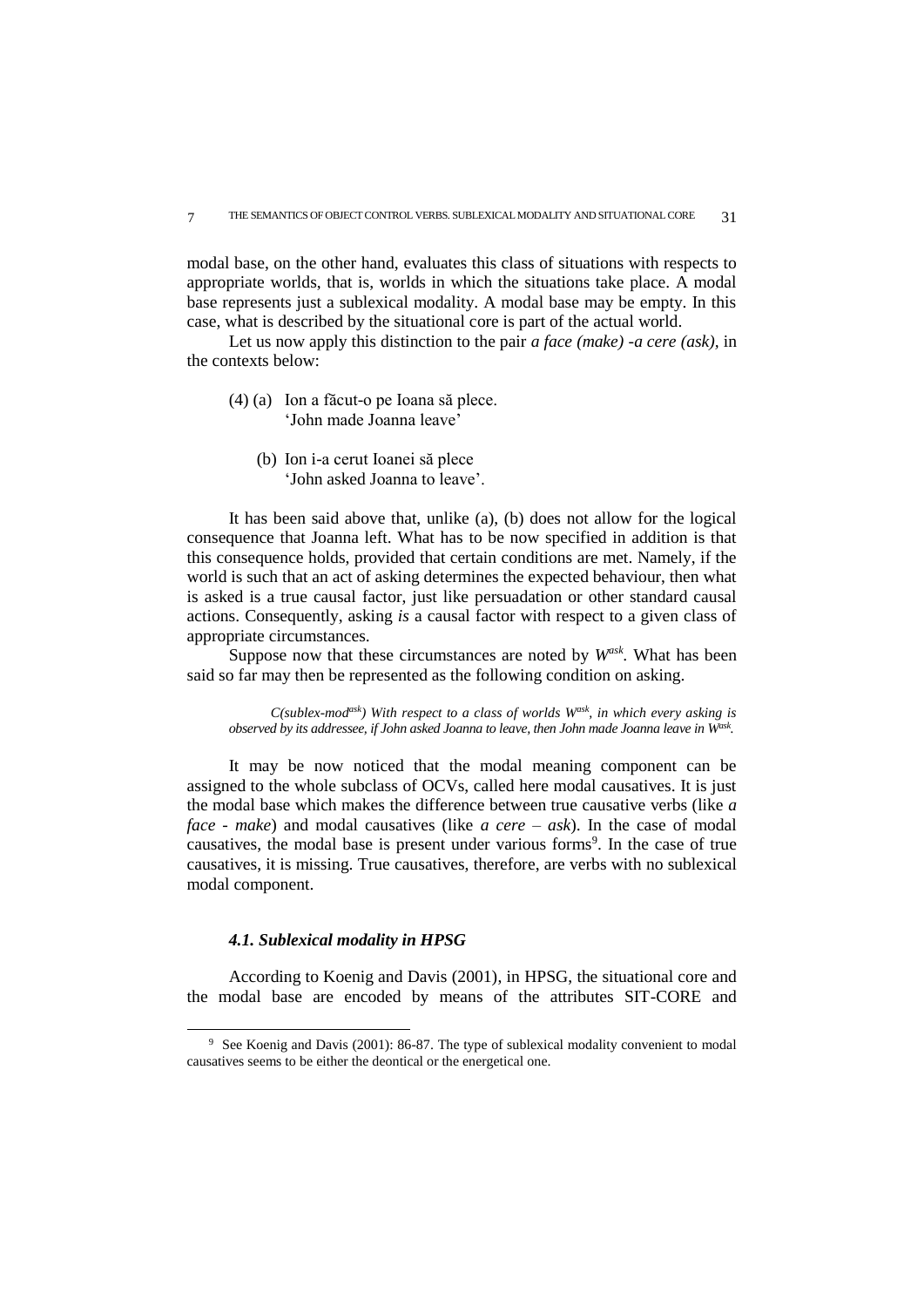MODAL-BASE, respectively. Their values are relations (rels). In the case of SIT-CORE, the relation is one of the kind described in Figure 1 (AVM(causeund-rel)) or 2 (AVM(act-soa-soa2-rel)). In the case of MODAL-BASE, the value is also a relation, this time a modal one. Modal relations form an hierarchy (Koenig and Davis 2001: 104). At the same time, a modal relation obligatorily labels a feature structure with a SOA attribute. The value of this SOA is exactly the relation defined in the situational core.

In the case of the verb a cere (ask - "John asked Joanna to leave") all these ingredients participate in expressing the fact that the causal situation described in the situational core takes places with respect to a class of worlds described by the modal base.

$$
\begin{bmatrix}\nask - sem \land cause - und - rel \\
SIT - CORE : ||cause - und - rel\n\end{bmatrix}\n\begin{bmatrix}\nACT: ... \\
UND : |2| \\
SOA : mot - rel[FIG : |2|]\n\end{bmatrix}
$$
\n
$$
MODAL - BASE : deontic - mb[SOA : |1|]
$$

Fig. 3. Partial semantic representation of the content of the OCV a cere (ask) in the sentence Ion i-a cerut Ioanei să plece 'John asked Joanna to leave'

The semantic representation of the OCV  $a$  cere (ask) is therefore a conjunction of semantic types ( $ask\text{-}sem\text{-}cause\text{-}und\text{-}rel$ ). It has a situational core which is a relation of type *cause-und-rel*, and a modal base. The core situation features an actor (which initiates the causal action), an undergoer (which is affected by the action of the actor), and a state of affairs, in which it is described the result of the causing action. The result, in our case, is a motion event (*mot*rel), having as a main participant the same participant - called , figure' (FIG) which underwent the causal action.

The situation denoted by tag 1 (in Figure 3) is also the value of the SOA attribute. This feature structure is labeled *deontic-mb*, fact which means that the causal relation denoted as tag 1 is restricted to the set of worlds in which what is asked to a person becomes compelling for that person.

Here is now the representation of the verb *a face (make)*, according to the new frame proposed above.